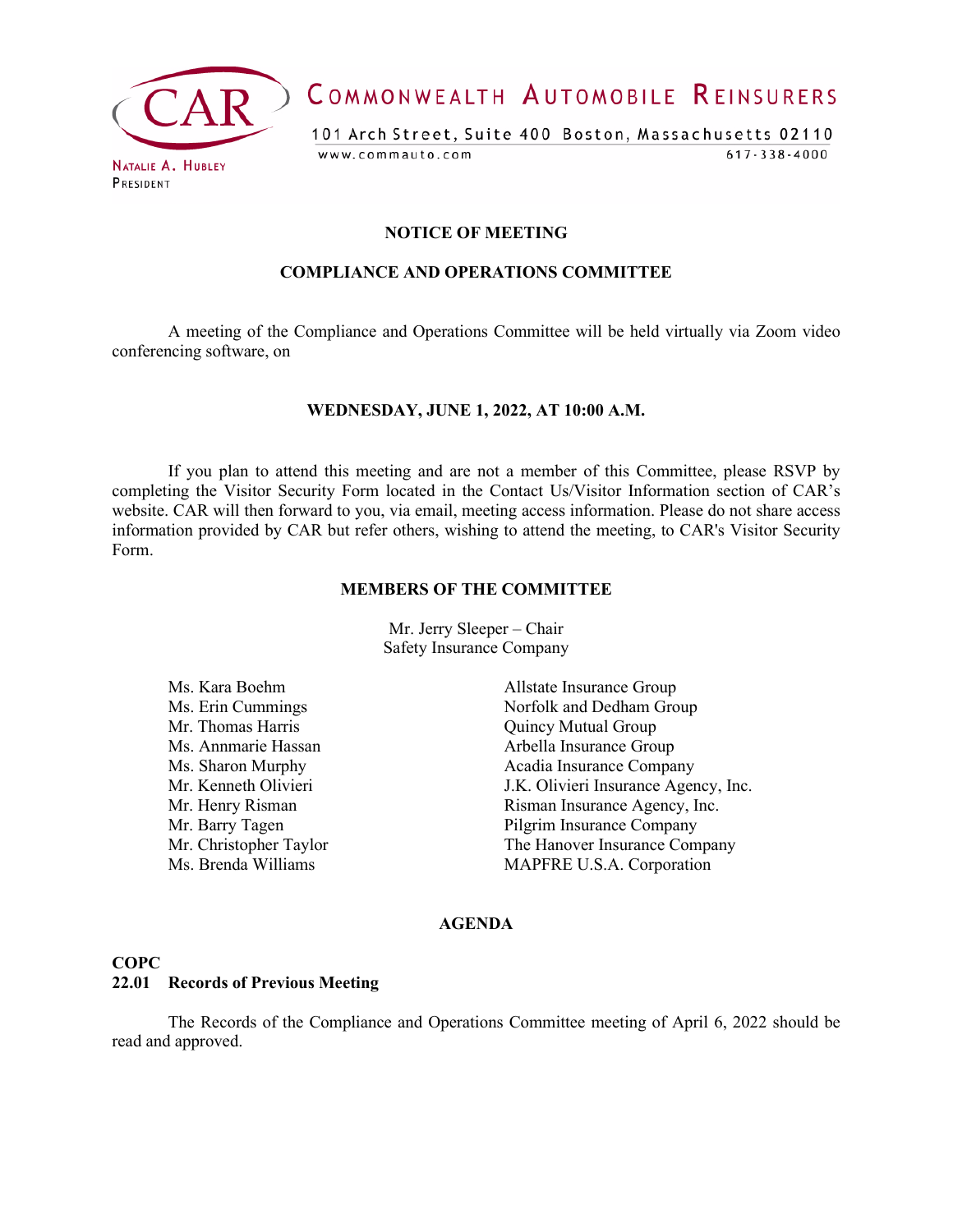## **COPC**

## **22.03 CAR Conflict of Interest Policy**

The Chair will read a statement relative to CAR's Conflict of Interest Policy.

## **COPC 22.04 Informational Items**

The Chair will report on any Governing Committee actions that impact the Compliance and Operations Committee.

#### **COPC**

#### **22.05 Compliance Audit Program**

Staff will present an overview of the most recent private passenger Hybrid Audit results conducted in accordance with the Compliance Audit Program.

## **COPC**

#### **22.06 Operational Reports**

The 4<sup>th</sup> Quarter 2021 Operational Reports were posted to CAR's website in March 2022. Questions or comments relative to these reports will be discussed at the meeting.

#### **COPC**

#### **22.08 Updates to the ARC Procedures Manual**

Attached are draft amendments to Chapter XI – Compliance Audit of the ARC Procedures Manual in which staff proposes to introduce a fee to be assessed in instances where rating data is not provided for the audit in a timely manner. Staff will review its proposal with the Committee at the meeting. (Docket #COPC22.08, [Exhibit #2\)](#page-3-0)

#### **COPC 22.09 Merit Rating Reporting**

Staff will provide a status update relative to the ongoing merit rating audits.

#### **COPC**

#### **22.11 Potential Private Passenger and Commercial Statistical Plans Changes**

Staff will present several potential updates to the Private Passenger and Commercial Statistical Plans for discussion. Private passenger topics include roadside assistance, towing and labor limits, substitute transportation and limited use vehicles. Commercial topics address a number of rule amendments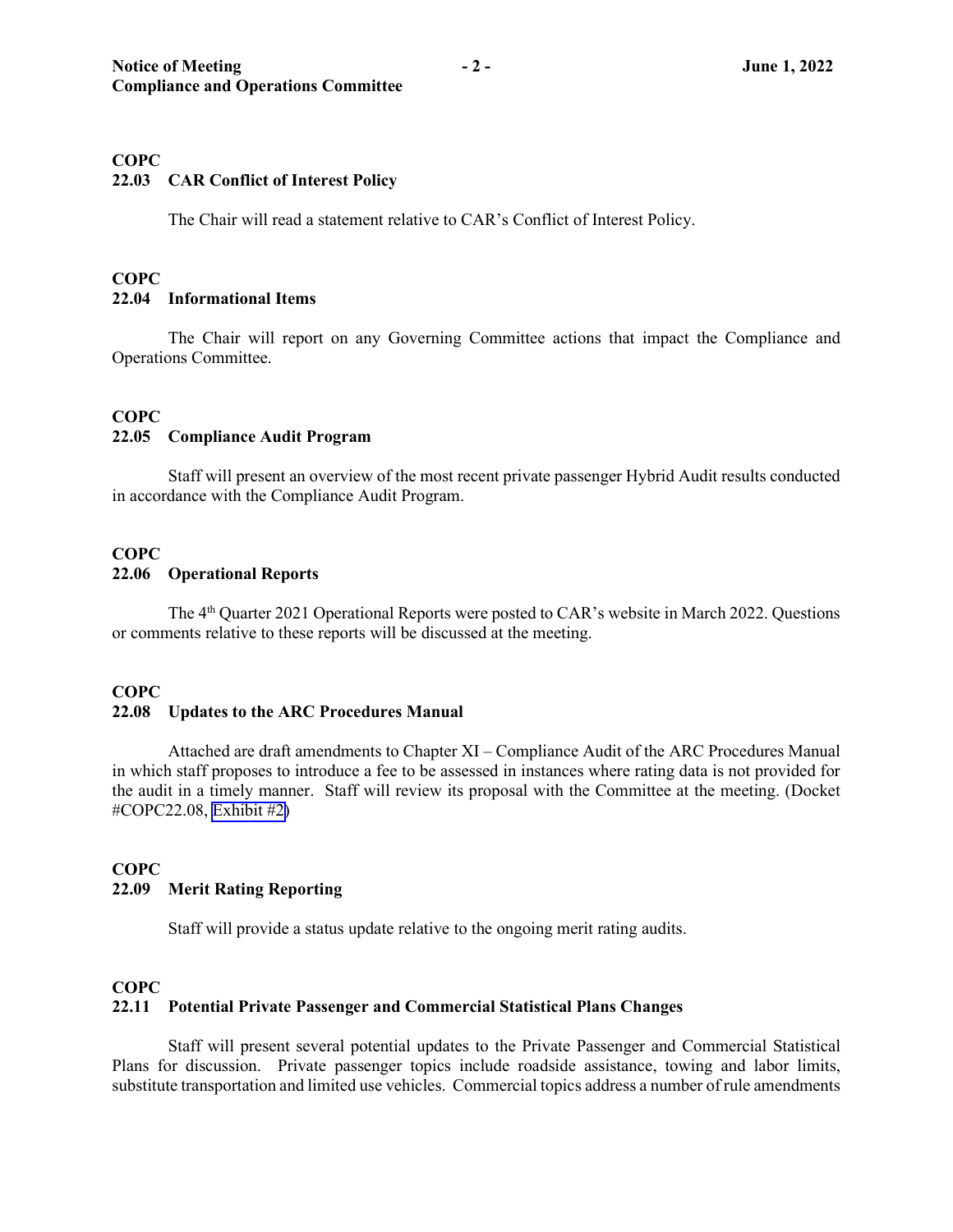recently adopted by AIB for the voluntary market. A summary of the potential changes will be distributed as Additional Information prior to the meeting.

## **COPC 22.12 Commercial Audit Program**

Staff will provide an overview of proposed changes to the Commercial Audit Program. A summary of the proposed changes will be distributed as Additional Information prior to the meeting.

#### **Other Business**

To transact any other business that may properly come before this Committee.

#### **Executive Session**

The Compliance and Operations Committee may convene in Executive Session in accordance with the provisions of G.L. c. 30A, § 21.

> MATTHEW HIRSH Compliance Audit Supervisor

Attachment

Boston, Massachusetts May 20, 2022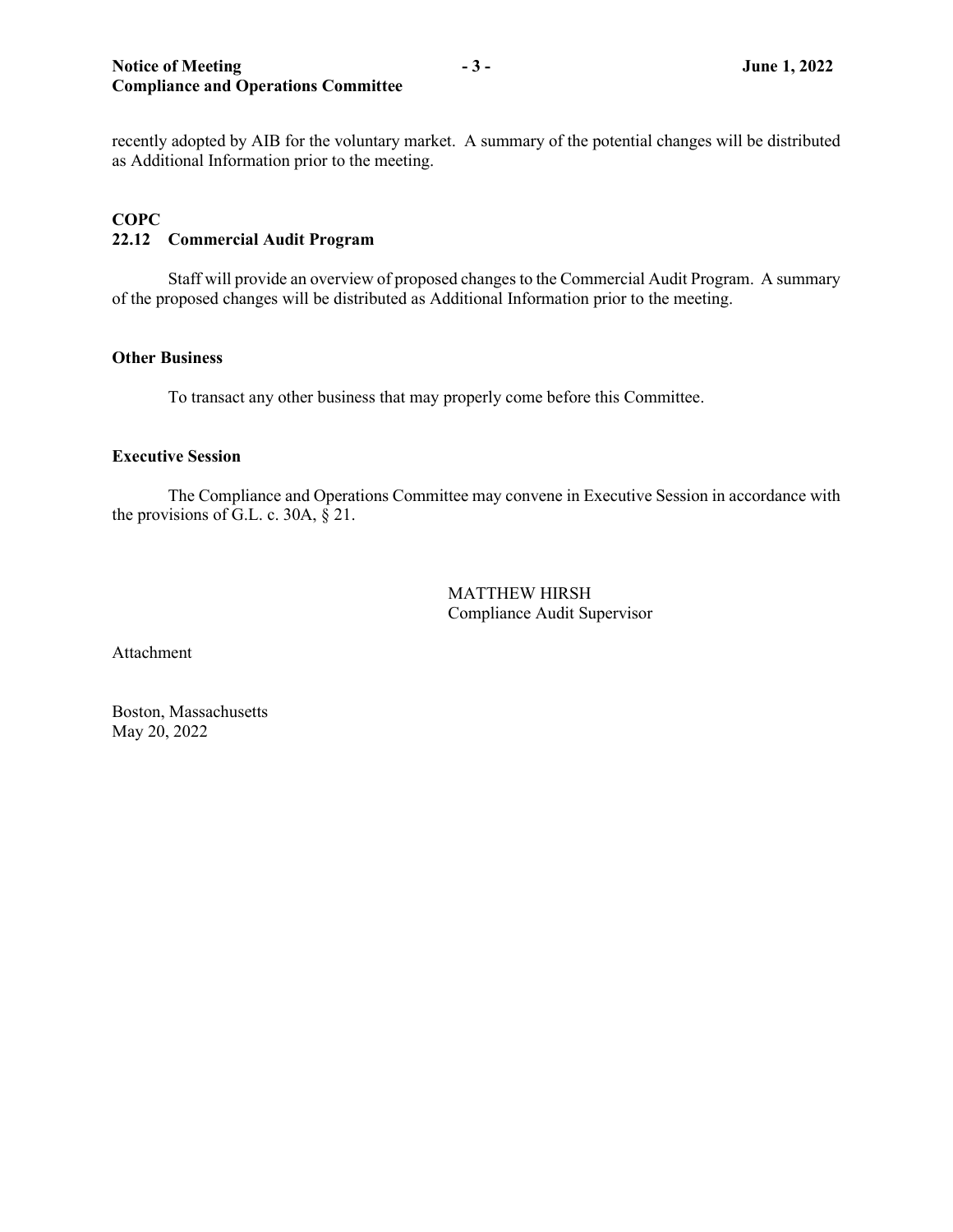#### **Assigned Risk Company Procedures Manual Updates Chapter XI – Compliance Audit**

#### **Memorandum of Changes – June 1, 2022**

#### <span id="page-3-0"></span>**Modifications**

The following modifications to the Assigned Risk Company Procedures Manual are proposed:

#### **Chapter XI – Compliance Audit**

Section C.3. has been updated to include a proposed fee of \$1,000 per week to be assessed when the data request necessary to complete reperformance of rates is not compiled and returned to CAR staff within the allotted minimum of 30 days upon receipt. The proposed fee is in consideration of the additional time needed to complete the audit and the resulting delay to the audit schedule.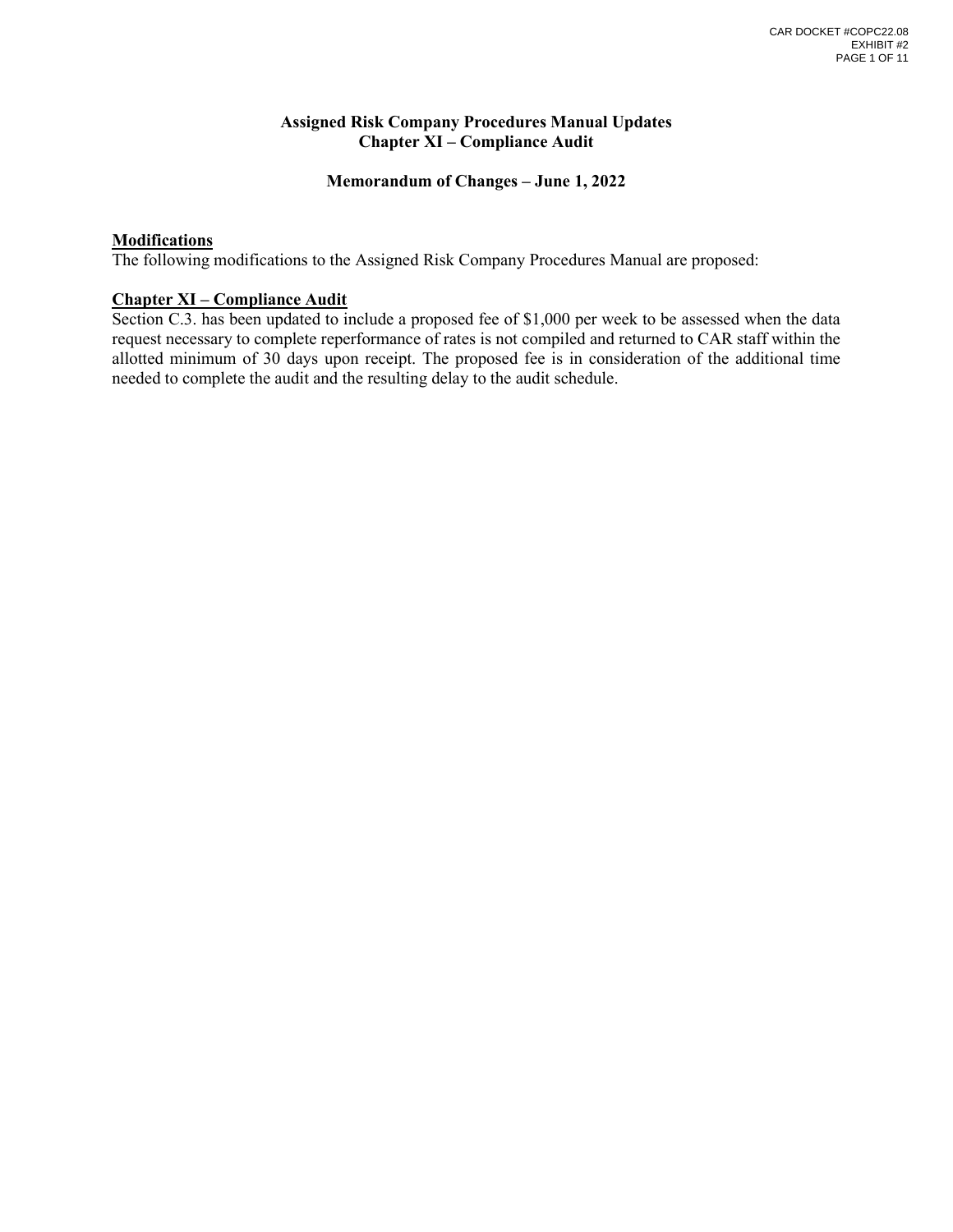# **MAIP Assigned Risk Company Procedures Manual Chapter XI Compliance Audit Revision Date 2022.02.16 Page Page 1 of 10**

## **A. Assigned Risk Company and Assigned Risk Producer Responsibilities**

- 1. Each Assigned Risk Company (ARC), including those Members that have executed a Limited Assignment Distribution Agreement (LADA) with another ARC, and each Assigned Risk Producer (ARP) must ensure that its own internal control and review procedures are sufficient to detect irregularities in the handling of Massachusetts Automobile Insurance Plan (MAIP) business. These procedures include, but are not limited to the following:
	- a. Ensuring that all MAIP Placement Records, premiums, and claims are accurately and promptly reported to the Commonwealth Automobile Reinsurers (CAR);
	- b. Ensuring that all reports, including those requested by special call, are completed accurately and promptly;
	- c. Ensuring that policies retained as voluntary or assigned through the MAIP are rated accurately, consistent with reported statistical coding and that voluntary or MAIP assigned claims are properly reported to CAR;
	- d. Ensuring full compliance with CAR's Plan and Rules of Operation.

Any internal irregularities identified must be immediately corrected.

- 2. Each Member, ARC or ARP is subject to audit by CAR. For additional information relative to the audits performed in accordance with CAR's Compliance Audit Program, refer to Sections C. and D. of this Chapter.
- 3. All motor vehicle insurance policies are subject to review and audit in a manner and time approved by the Governing Committee. Statistical data subject to audit will include but shall not be limited to private passenger business retained as voluntary and private passenger business assigned through the MAIP, including premium and claim statistical data. Members or ARCs are required to maintain all records for policies assigned through the MAIP for at least three calendar years following the last calendar year in which activity has occurred.
- 4. Each Member or ARC and ARP authorizes CAR to audit any portion of its motor vehicle insurance business that has a bearing on any credits,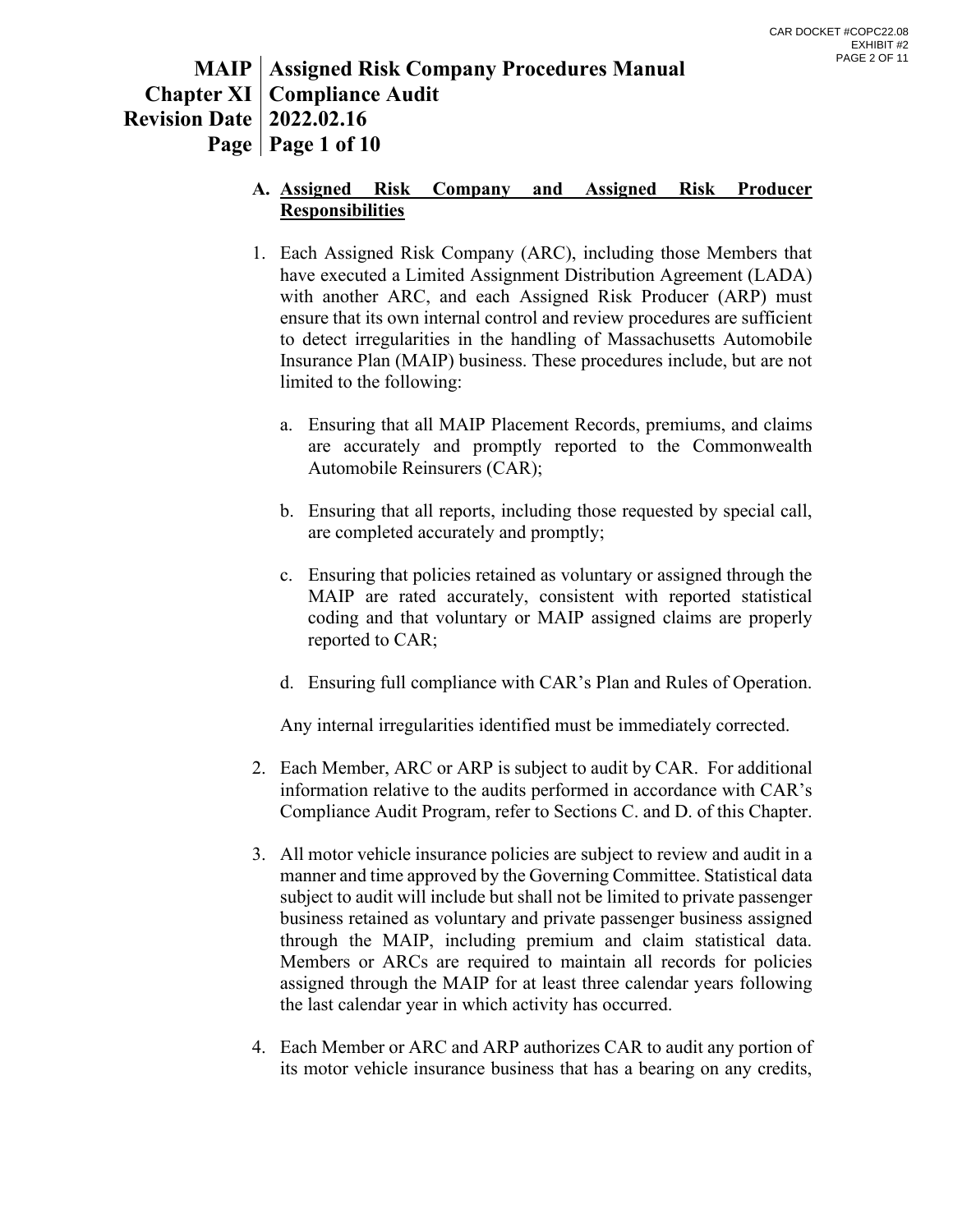# **MAIP Assigned Risk Company Procedures Manual Chapter XI Compliance Audit Revision Date 2022.02.16 Page Page 2 of 10**

penalties, determination of Quota Share, payment of claims, or any other issue relating to such business.

## **B. Commonwealth Automobile Reinsurers' Procedures**

1. Internal Procedures

CAR shall maintain records of all identified errors or violations of CAR's Plan or Rules of Operation. Any significant errors or violations will be reported to CAR's Compliance and Operations Committee.

- 2. Audits of the Commonwealth Automobile Reinsurers
	- a. Internal Audits

Internal quality control reviews may be conducted by CAR's Compliance Audit Department. These audits may include reviews of operational, financial, and information technology transactions, procedures and controls. CAR's Compliance Audit Department may also oversee or assist external auditors or consultants retained by CAR for CAR-specific projects.

b. Independent Audits

An independent audit of CAR will be conducted annually by a public accounting firm recommended by CAR's Financial Audit Committee and approved by CAR's Governing Committee, with the scope of the engagement recommended by the Financial Audit Committee. At the conclusion of the audit engagement, a report from the public accounting firm and the complete financial statements will be presented to the Financial Audit Committee for approval. A copy of the financial statements is available upon written request to CAR.

## **C. Audits of Assigned Risk Companies**

To fulfill its industry responsibilities as the Residual Market Administrator and Statistical Agent for motor vehicle insurance in the Commonwealth of Massachusetts, CAR conducts audits of reported statistical data as prescribed by the Compliance Audit Program approved by CAR's Governing Committee. The Hybrid Audit Plan is CAR's primary examination of private passenger data and is scheduled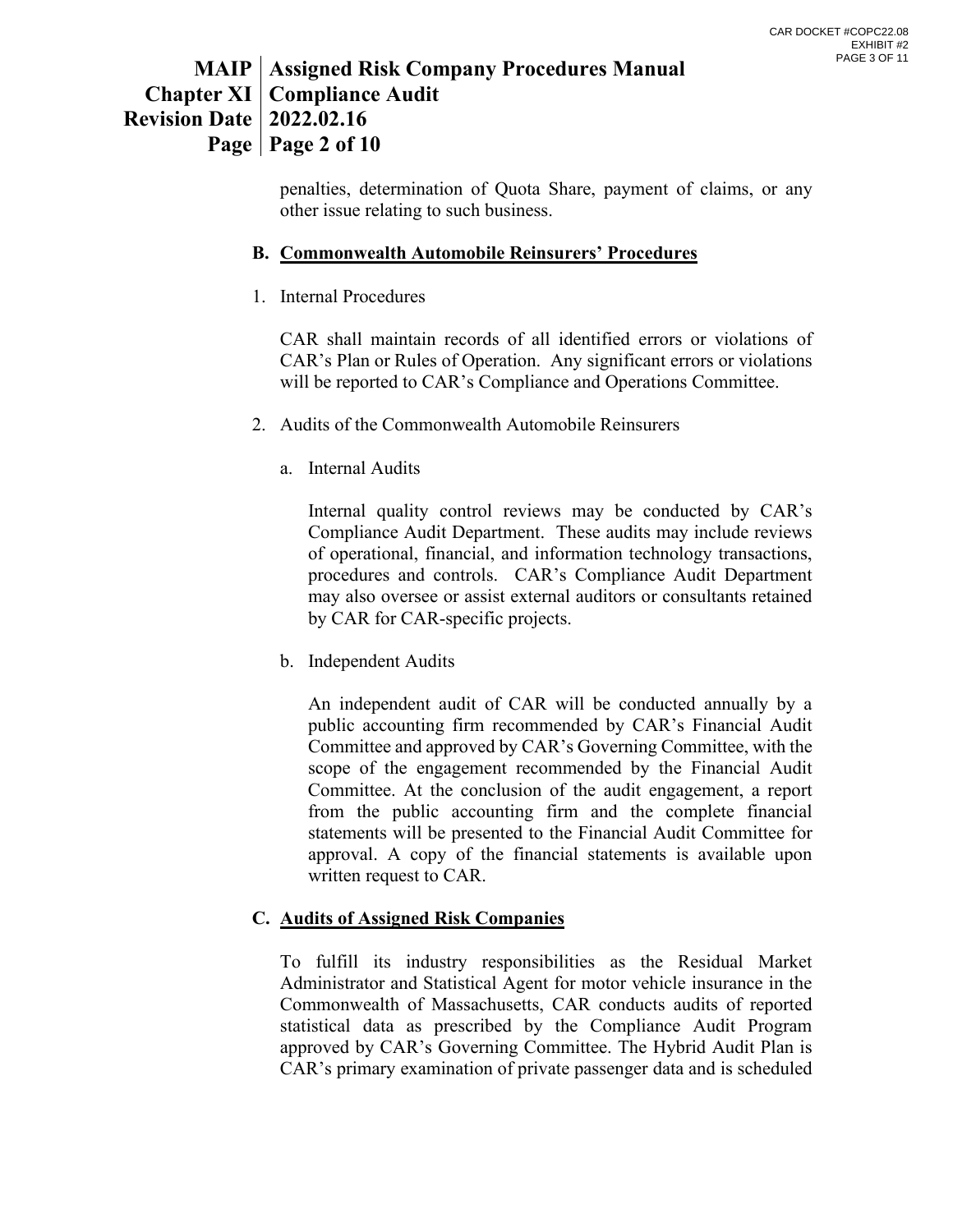# **MAIP Assigned Risk Company Procedures Manual Chapter XI Compliance Audit Revision Date 2022.02.16 Page Page 3 of 10**

for all ARCs at least once every five years. Refer to Section C.8 of this chapter for further information relative to scheduling of audits.

Audited ARCs, including those Members that have executed a LADA with an ARC, that write or service private passenger automobile insurance policies in Massachusetts and report statistical data to CAR must make available to CAR all documentation needed to verify the accuracy of reported data.

1. Hybrid Audit Plan

The Hybrid Audit Plan reviews and tests the accuracy of a company's reported premium and loss data and examines the underlying data utilized in Quota Share determination and for rate making. The Hybrid Audit Plan also verifies company compliance with the key statutory requirements of G.L. c. 175, § 113H and CAR's Rules of Operation. Accordingly, the Hybrid Audit Plan assures that policies that have been assigned through the MAIP are receiving the same level of service as those which are voluntarily written by a Member or ARC, tests the underwriting procedures and claim practices of the audited Member or ARC to ensure consistency within the voluntary and residual markets and monitors company fraud control efforts.

Each of the components of a Member's or ARC's audit is conducted using a structured random sample of premium and claim data selected from both MAIP and voluntary policies. The sample is verified at a 90% confidence level with a standard error rate of  $+/-5$ %. The sample will consist of 400 policies and 270 of the policies have at least one claim.

Prior to the start of an audit, the Member or ARC to be audited must complete a Compliance Audit Claim Questionnaire that provides background information on its claims handling programs. Submission of the Compliance Audit Claim Questionnaire will certify that the company's claims handling practices comply at a minimum with the approved Private Passenger Claims Performance Standards. For additional information relative to the Compliance Audit Claim Questionnaire, refer to Appendix  $K$  – Compliance Audit Claim Questionnaire of the Private Passenger Claims Performance Standards which is available on CAR's website under the Manuals tab.

Refer to Section C. 4. of this Chapter for specific details relative to the components of the Hybrid Audit Plan.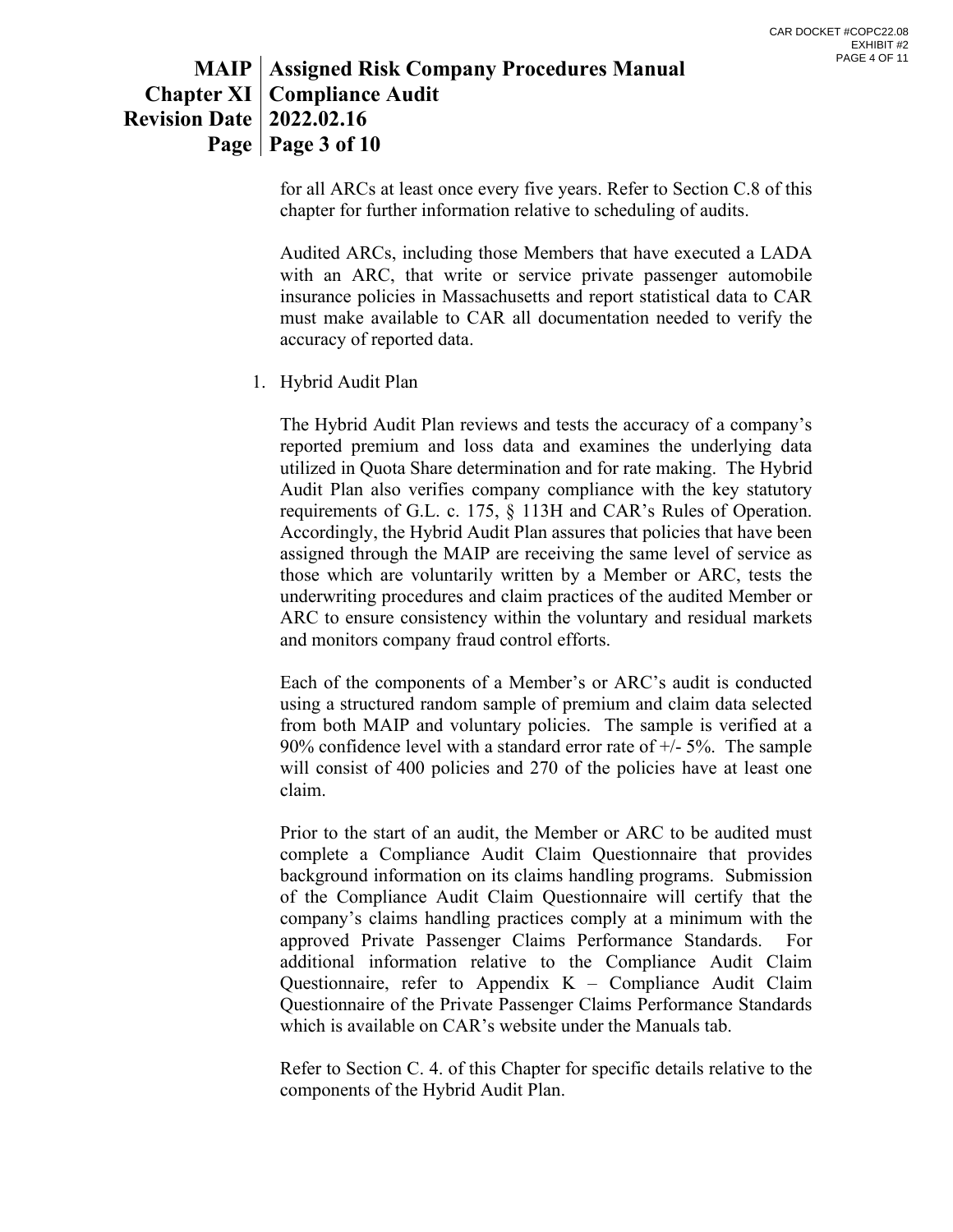# **MAIP Assigned Risk Company Procedures Manual Chapter XI Compliance Audit Revision Date 2022.02.16 Page Page 4 of 10**

2. Documentation and System Access Requirements

Upon request, a company must make documentation and system access available to CAR as of the audit start date included in the Notice of Audit. Documentation may include original documents, copies of scanned documents, or other reasonable facsimiles as required for audit completion. System access provides direct access to the company's computer systems on a read-only basis, to view information necessary to complete the audit. CAR will respect the level of supervision, confidentiality, and security that each Member or ARC is willing to provide relative to the access of company documents and its computer systems.

Documentation and system access requirements for the Hybrid Audit Plan shall include but are not limited to the following:

a) Access to the premium underwriting system which shows all necessary information involved in declarations and endorsements for premium determination, including coverages, limits, deductibles, classification and territory, etc.

However, if the company only provides or allows CAR partial or no system access, the following shall be substituted:

- (1) Access to an imaging system which shows all declarations and endorsements.
- (2) Hardcopies of declarations and endorsements.
- (3) A print-out of data stored in a computer, provided it includes all information found on the declaration page.
- (4) Primary underwriting documentation, including, new business applications, anti-theft documentation, pre-insurance inspection forms, cancellation forms, and underwriter's notes.

This documentation may be provided through access to an imaging system or as an original hardcopy or a photocopy of the original document.

(5) Printouts from the Registry of Motor Vehicles or access to the Registry of Motor Vehicles.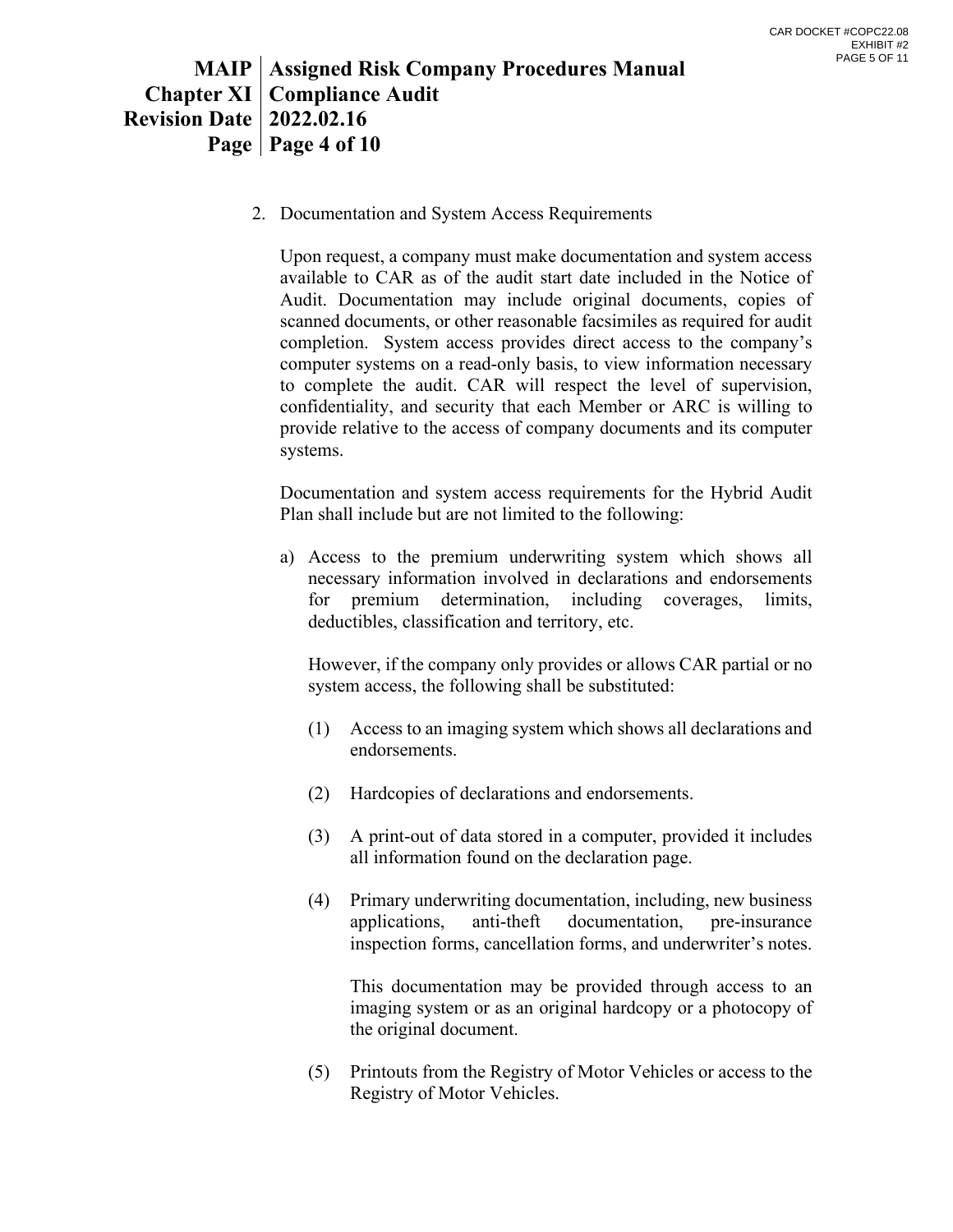# **MAIP Assigned Risk Company Procedures Manual Chapter XI Compliance Audit Revision Date 2022.02.16 Page Page 5 of 10**

- b) Documentation and system access necessary to perform the claim statistical, Claims Performance Standards and SIU evaluation portions of the Hybrid Audit Plan, includes but is not limited to the following:
	- (1) Access to all source documentation within the claim system including check and payee information
	- (2) Access to the claim file details including police reports, ACORD forms, appraisals and adjuster's running notes
	- (3) Access to all source documentation related to legal, medical and all other expense details including explanation of expenses and costs
	- (4) Salvage/subrogation recovery records
	- (5) Access to all total loss source documentation including salvage facility invoices, actual cash value figures, and title of vehicle
- c) The audited Member or ARC is required to supply its voluntary rates on file with the Division of Insurance within the accounting dates of the audit scope, including all applicable rules and discounts. The ARC shall timely populate a data request developed by CAR that identifies each of the rating attributes noted in the applicable rate filings. Rate reperformance is then completed using the rating attributes as provided by the ARC as of the new business or renewal.
- 3. System Access Compliance Audit Fees

## a) System Access Fees

If the ARC determines that system access will not be made available to CAR, a fee will be assessed in consideration of the additional time and resources to be incurred by CAR in obtaining the documentation necessary to conduct the audit. The level of the fee is commensurate with the level of system access provided or allowed by the ARC.

Partial system access is defined as the ARC granting access to only the premium or claim, or any adjunct systems used to access source documents. The fee assessed will be \$12,000.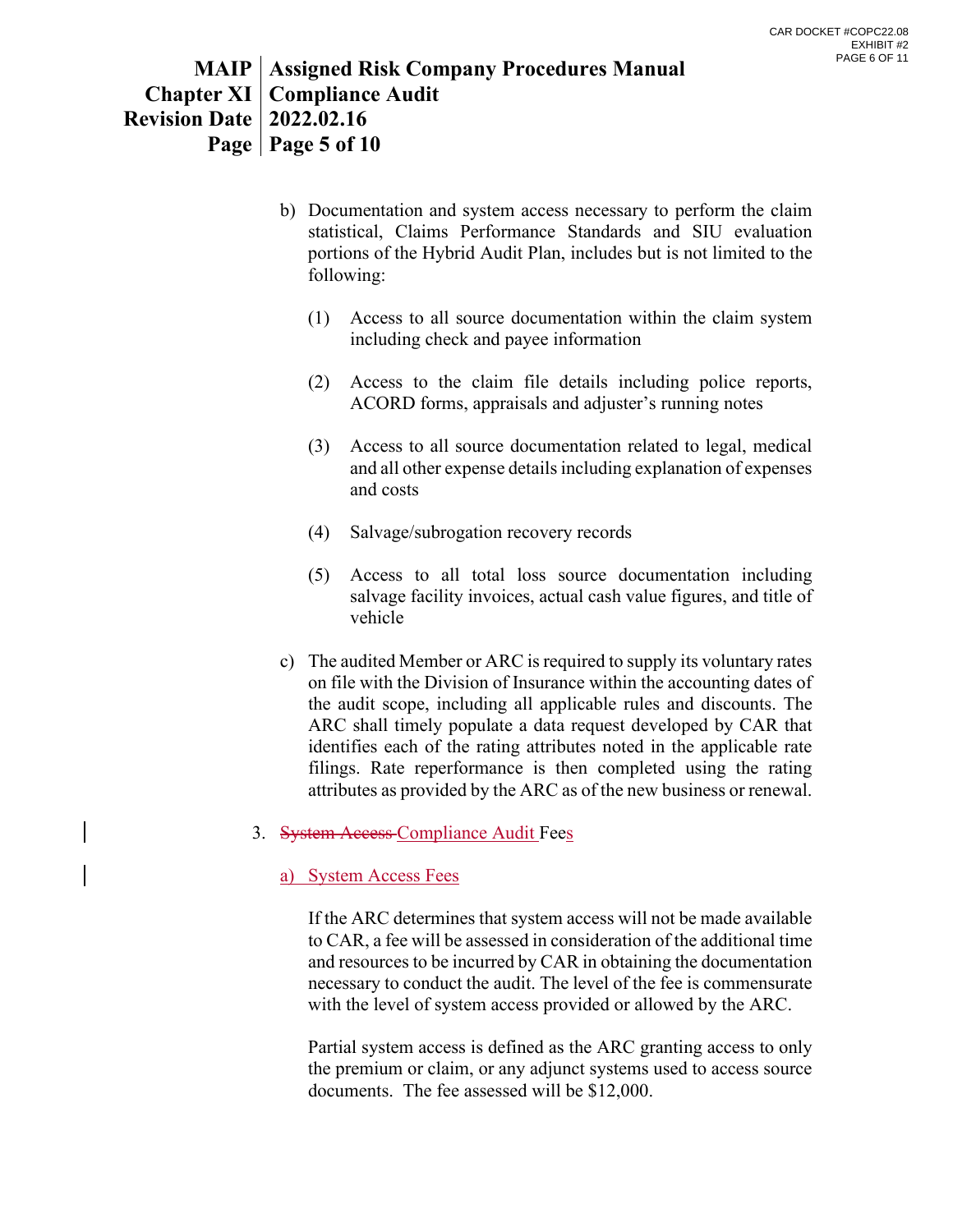# **MAIP Assigned Risk Company Procedures Manual Chapter XI Compliance Audit Revision Date 2022.02.16 Page Page 6 of 10**

No system access is defined as the ARC not granting any direct access to the premium, claim, or any adjunct systems used to access source documents. The fee assessed will be \$24,000.

## b) Late Access Fees

CAR will provide a minimum of 30 days between the Notice of Audit and the planned audit start date. If system access is not established timely, thus delaying the audit, a fee will be assessed in consideration of the additional time needed to complete testing. Delayed or late system access is defined as access that is not fully established and functioning as of the scheduled start date included in the Notice of Audit. The fee assessed will be \$1,000 per week.

## c) Late Rate Data Fees

CAR will provide a minimum of 30 days between the date of distribution of the data request to the ARC and the due date for receipt of the populated data request. If the data request is not returned by the due date thus delaying the ability to rate the sampled policies, a fee of \$1,000 per week will be assessed in consideration of the additional time needed to complete testing.

Assessed fees will be processed as bulk adjustments to a company's Settlement of Balances and Member Participation Reports in the quarter subsequent to audit completion. Income generated by such assessments is dispersed to Member Companies through the Settlement of Balances as miscellaneous income using the administrative expense participation ratios.

4. Components of the Hybrid Audit Plan

The components of the Hybrid Audit Plan provide measurable results pertaining to:

a) Quota Share Data Quality

Fields from voluntary data that impact Quota Share will be analyzed to determine impact to market share and MAIP credit premium. Fields from MAIP data that impact Quota Share will be analyzed to determine impact to MAIP premium.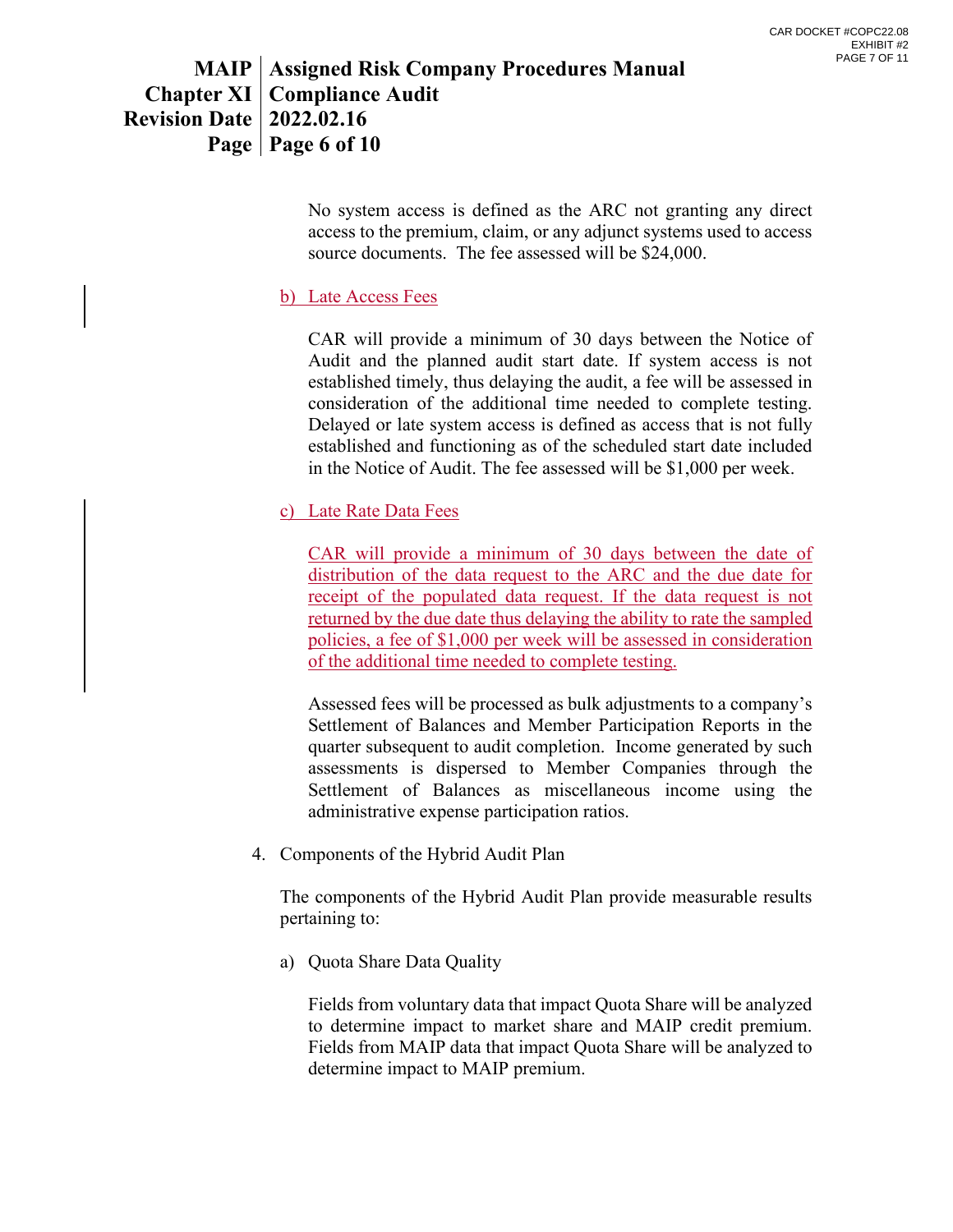# **MAIP Assigned Risk Company Procedures Manual Chapter XI Compliance Audit Revision Date 2022.02.16 Page Page 7 of 10**

b) Rate Making Data Quality

Statistical data elements impacting rate making will be audited to identify recurring errors and evaluate accuracy within relevant exposures. In addition, any loss dollars (Indemnity or Allocated Loss Adjustment Expenses) reported in association with those errors will be identified.

- c) Adherence to Statutory Requirements and CAR's Rules of Operation
	- (1) Lane-Bolling and Rate Verification
	- (2) Claims Performance Standards

For specific information relative to the Claims Performance Standards component of the Hybrid Audit Plan, refer to Appendix I – CAR Compliance Audit Claim Review Process of the Private Passenger Performance Standards which is available on CAR's website under the Manuals tab.

(3) Special Investigative Unit

In accordance with G.L. c. 175, § 113H, every Servicing Carrier is required to maintain a SIU to investigate suspicious claims and underwriting concerns on both voluntary policies and policies assigned through the MAIP. CAR, under the authority of Article III – Special Investigative Unit of CAR's Plan of Operation, monitors a Servicing Carrier's fraud control efforts and adherence to the established Claims Performance Standards and provides assistance to Members upon request. The Claims Performance Standards and CAR Rule 32 include requirements that encourage each Servicing Carrier to strongly support the activities of its own SIU department to resist the payment of fraudulent claims, establish fraud deterrents, and reduce losses. The SIU also must investigate suspicious circumstances surrounding underwriting, rating, and premium issues, and to annually conduct an audit of voluntary and MAIP policies to verify garaging and policy facts. An example of the completed audit report shall be annually emailed as an attachment to [siulog@commauto.com.](mailto:siulog@commauto.com)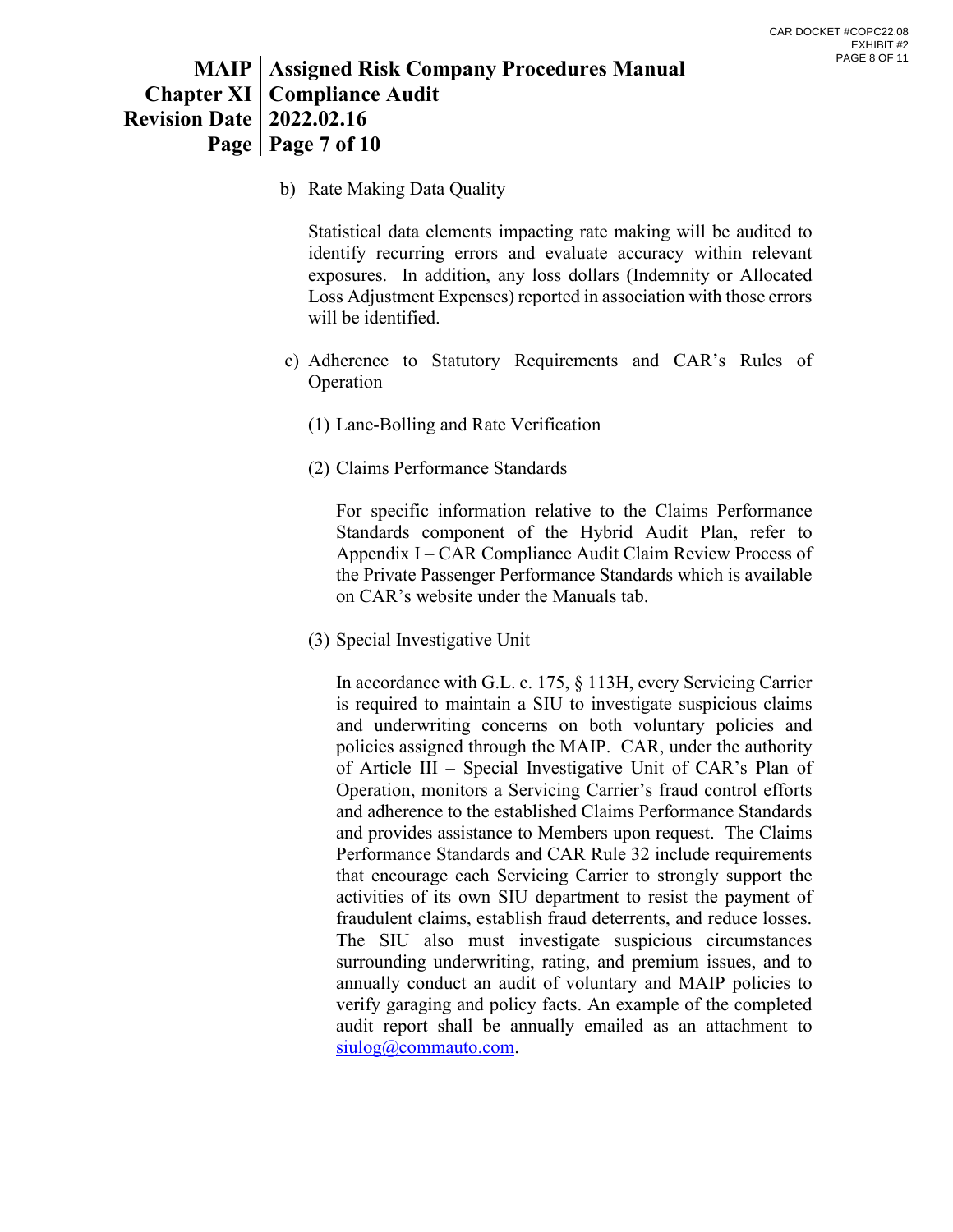# **MAIP Assigned Risk Company Procedures Manual Chapter XI Compliance Audit Revision Date 2022.02.16 Page Page 8 of 10**

ARC's are also required to maintain SIU Quarterly Activity Logs of claims and underwriting cases referred to the ARC's SIU department for investigation. The ARC shall upload all the referral activity into CAR's SIU System on a quarterly basis.

For additional information, refer to Appendix A – SIU Standards and Appendix  $J - CAR$  SIU File Review Process – MAIP Policies of the Private Passenger Performance Standards which are available on CAR's website under the Manuals tab.

5. Audit Conclusion Procedures

At various intervals during the Hybrid Audit Plan process, CAR provides the Member or ARC with a Status Report that details the audit exceptions identified. Once the audit is complete, the audited company and CAR will review the issues identified and when possible, reach agreement on the results. The Status Report is modified as needed, based upon additional source documentation provided and communication between the company and CAR. All unresolved issues will be clearly identified. Every error identified will be included in the company's final Status Report.

6. Hybrid Audit Plan Report

A report detailing Hybrid Audit Plan findings will be provided to the audited Member or ARC. Remedial action required will be identified. CAR will provide the audited company with a period of time to review the report and to provide a response letter. In order to improve future reporting or claim handling practices, the response letter must outline the company's prospective plan of action to correct any identified irregularities. In addition, the response letter should address recurring errors resulting from a corporate decision not in agreement with the Massachusetts Private Passenger Automobile Statistical Plan, or the company filed voluntary rates, rules, and discounts.

The Compliance and Operations Committee will review and consider the results of the Hybrid Audit Plan report including any applicable remedial action required by CAR and the response provided by the audited company. The Committee will determine whether to accept the audit findings, direct CAR to develop a Corrective Action Plan for the audited company (refer to Section C.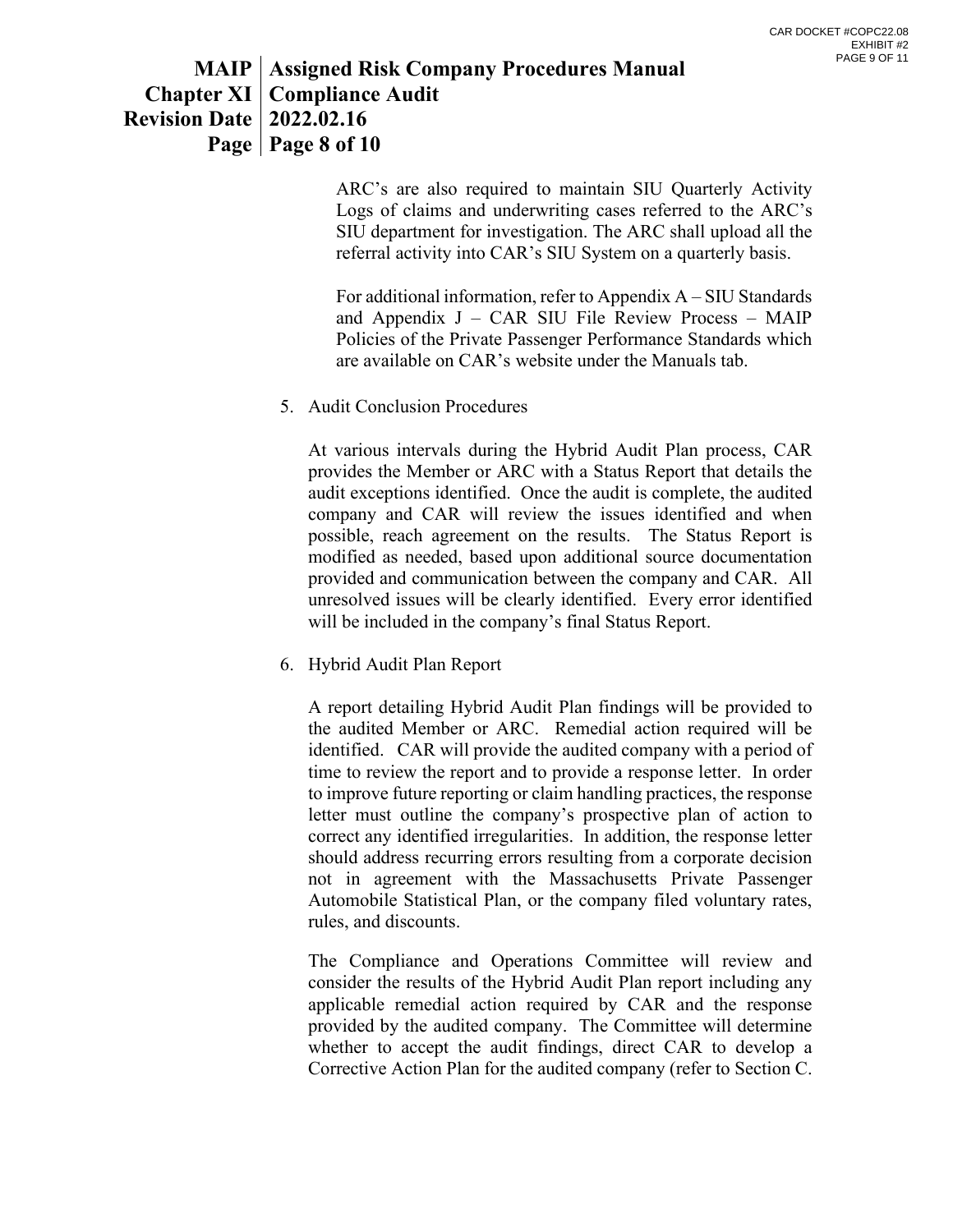# **MAIP Assigned Risk Company Procedures Manual Chapter XI Compliance Audit Revision Date 2022.02.16 Page Page 9 of 10**

7. of this Chapter), or recommend potential punitive considerations to the Governing Committee.

The Hybrid Audit Plan report, including the company response letter, will be provided to the Division of Insurance

7. Corrective Action Plan

If recommended by the Compliance and Operations Committee, CAR will develop and conduct further focus audits of a company specific to the areas of concern identified in the Hybrid Audit Plan report. Results of the focus audits will be provided to the Compliance and Operations Committee.

8. Traffic Light Assessment Rating System

Audit results will be considered using a tiered approach:

A green light evaluation is assigned if no significant quota share or ratemaking data issues are identified, and the ARC is compliant with all measured statutory requirements and CAR Rules. No further auditing is required, and the ARC remains in the five-year Hybrid Audit schedule.

A yellow light evaluation may be assigned if quota share and/or ratemaking results are 2% greater than the current industry average error rate, and/or any statutory requirement or CAR Rule measured during the audit is determined as noncompliant. Further focus auditing within 12 to 18 months of the Hybrid Audit completion may be recommended to the Compliance and Operations Committee. Potential future penalties would also be included in the recommendation.

A red light evaluation is assigned if continued noncompliance with the Statistical Plan and/or statutory requirements exists after the follow-up focus audit. The ARC is then subject to future monthly accounting statistical data penalties in accordance with the Private Passenger Statistical Plan (VII: 7) until a monthly submission with accurate data is reported. Also, the ARC is moved to three-year Hybrid Audit schedule.

9. Interim Summary Audits